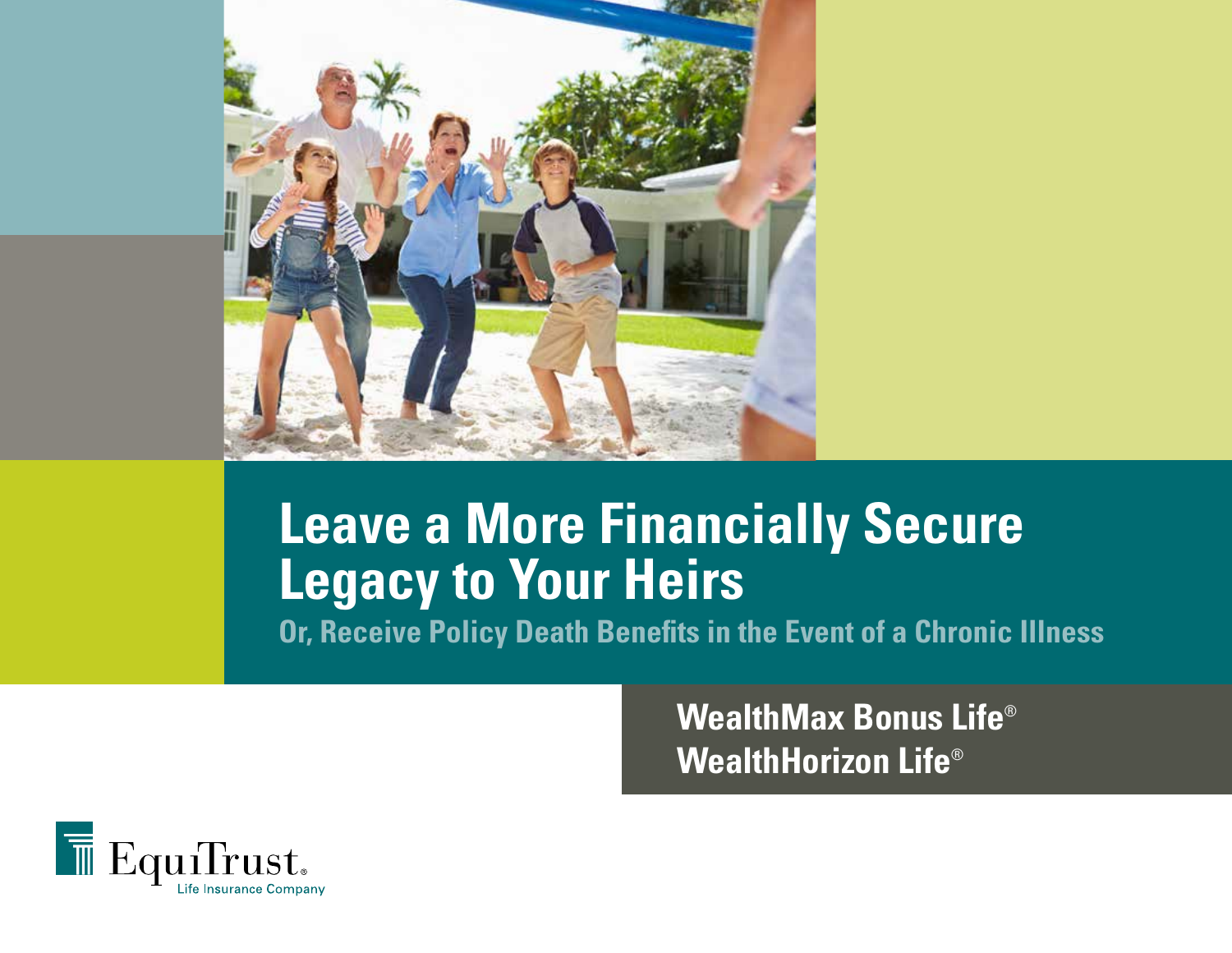### The Challenge: Balancing Your Estate-Planning Goals with Real-Life Scenarios

## **"Wealth Transfer"**

is a process to effectively transfer assets that probably won't be needed during your lifetime to the next generation.

Remember...your estate has several beneficiaries:

- Your heirs
- The IRS
- Your State's Tax Department
- Creditors

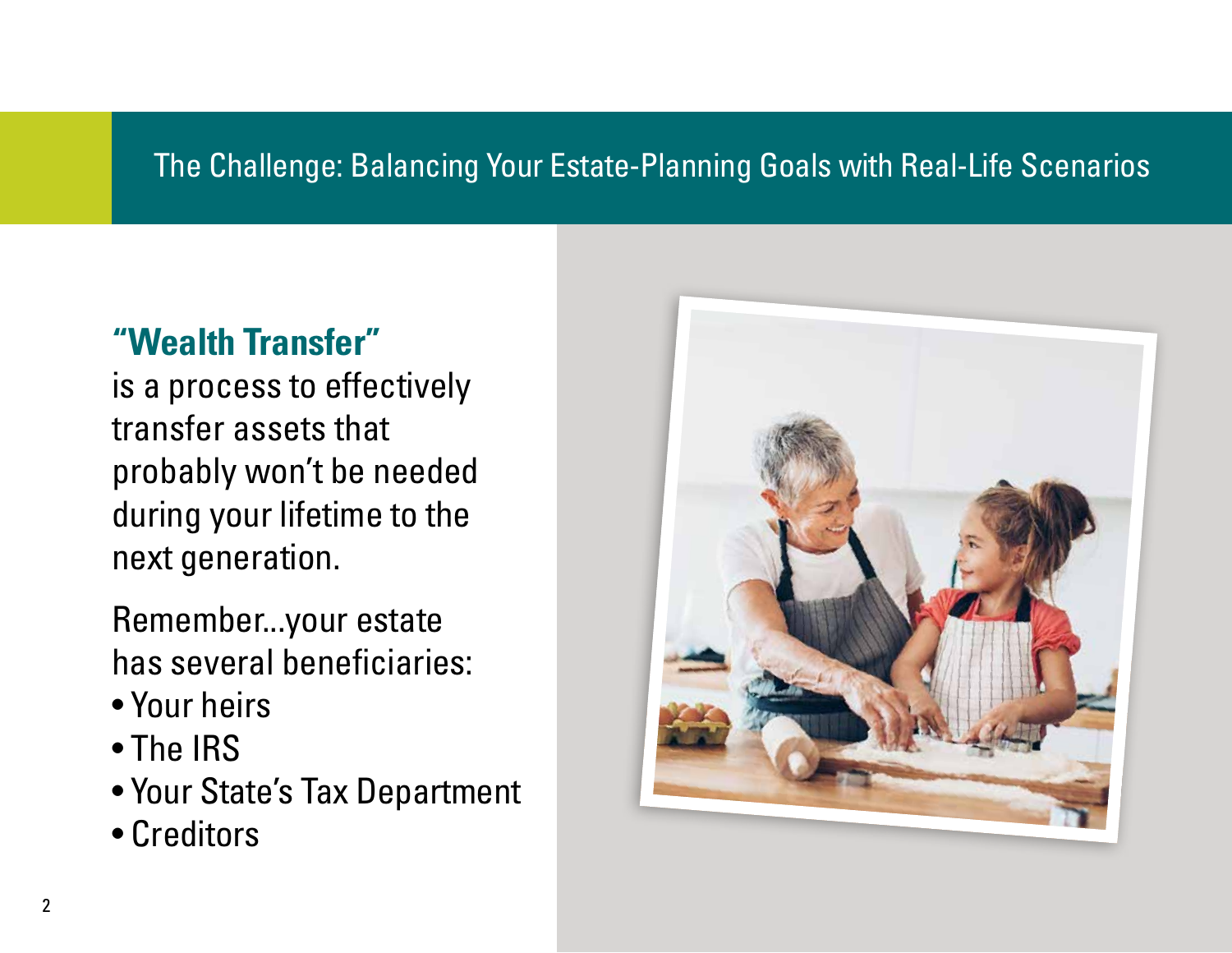## Do You...



Have financial resources earmarked for your children or grandchildren... charities...or civic organizations?

Prefer to maintain control of this money and potentially increase the amount available in the event of a chronic illness during your lifetime?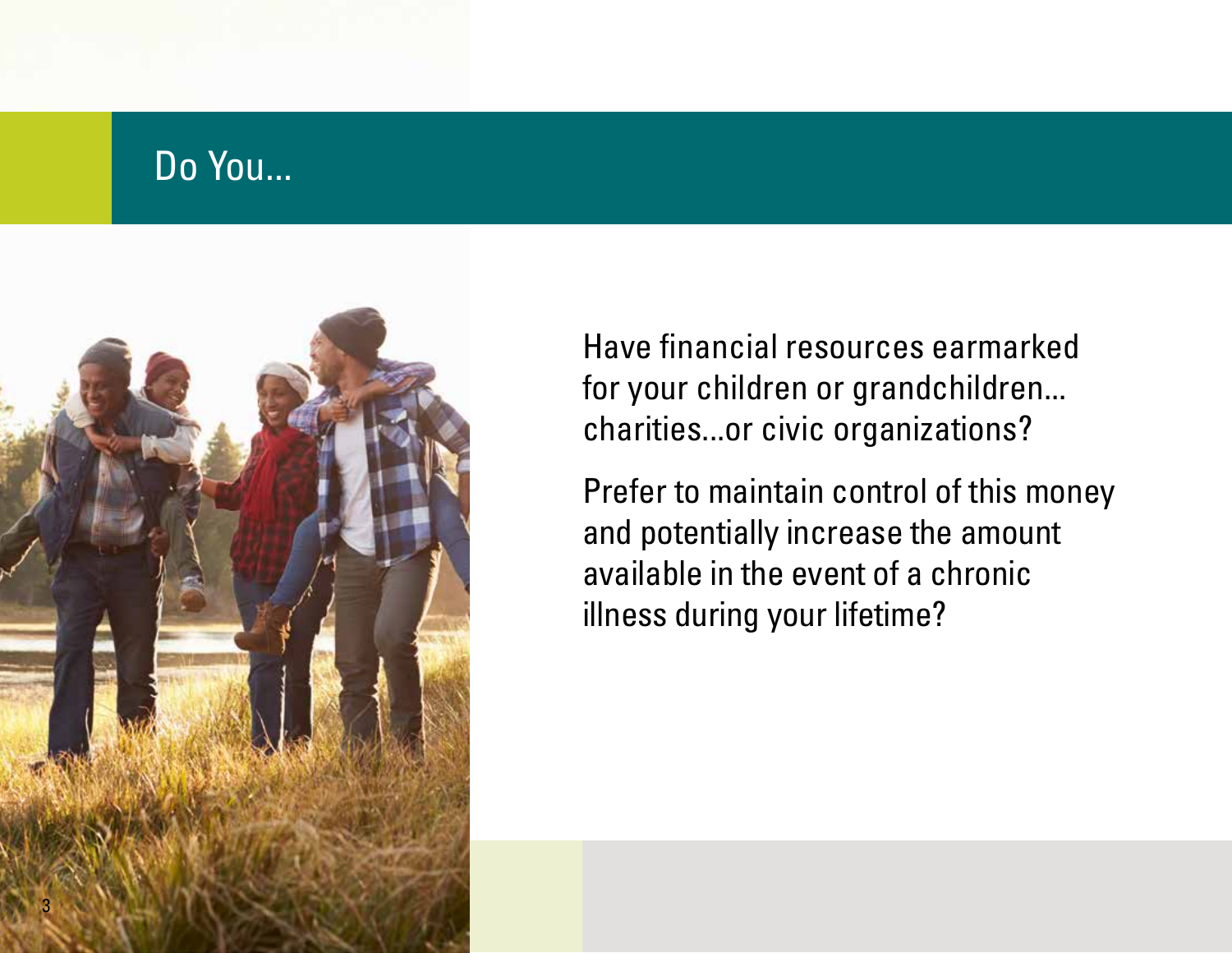## Do your financial priorities include...

Maximizing accumulation potential while minimizing downside risk?

Protection for loved ones in the event of your death?

Access to funds, particularly in the event of unexpected medical issues? Tax advantages?

The policy must be in force at the time of death to pay a death benefit. The death benefit will be reduced by any outstanding loan balance at the time of death. The death benefit is also reduced by any payment of Accelerated Death Benefits or partial withdrawals. Tax laws may vary by state. EquiTrust Life Insurance Company cannot give legal, tax or accounting advice. Your personal tax advisor can provide important information with respect to the purchase of this life policy and its taxation. Withdrawals in excess of the free-withdrawal provision or surrender of the contract may result in a surrender charge. Accelerated Death Benefits are payable in the event of either terminal or chronic illness, but not both. Accelerated Death Benefits may be income-tax free. You should consult a qualified tax professional for information on how benefits received may impact your personal situation. Guarantees subject to the claims-paying ability of EquiTrust Life Insurance Company. The policy will lapse if the loan amount exceeds a certain amount. A policy lapse may be a taxable event. Policy features may vary by state.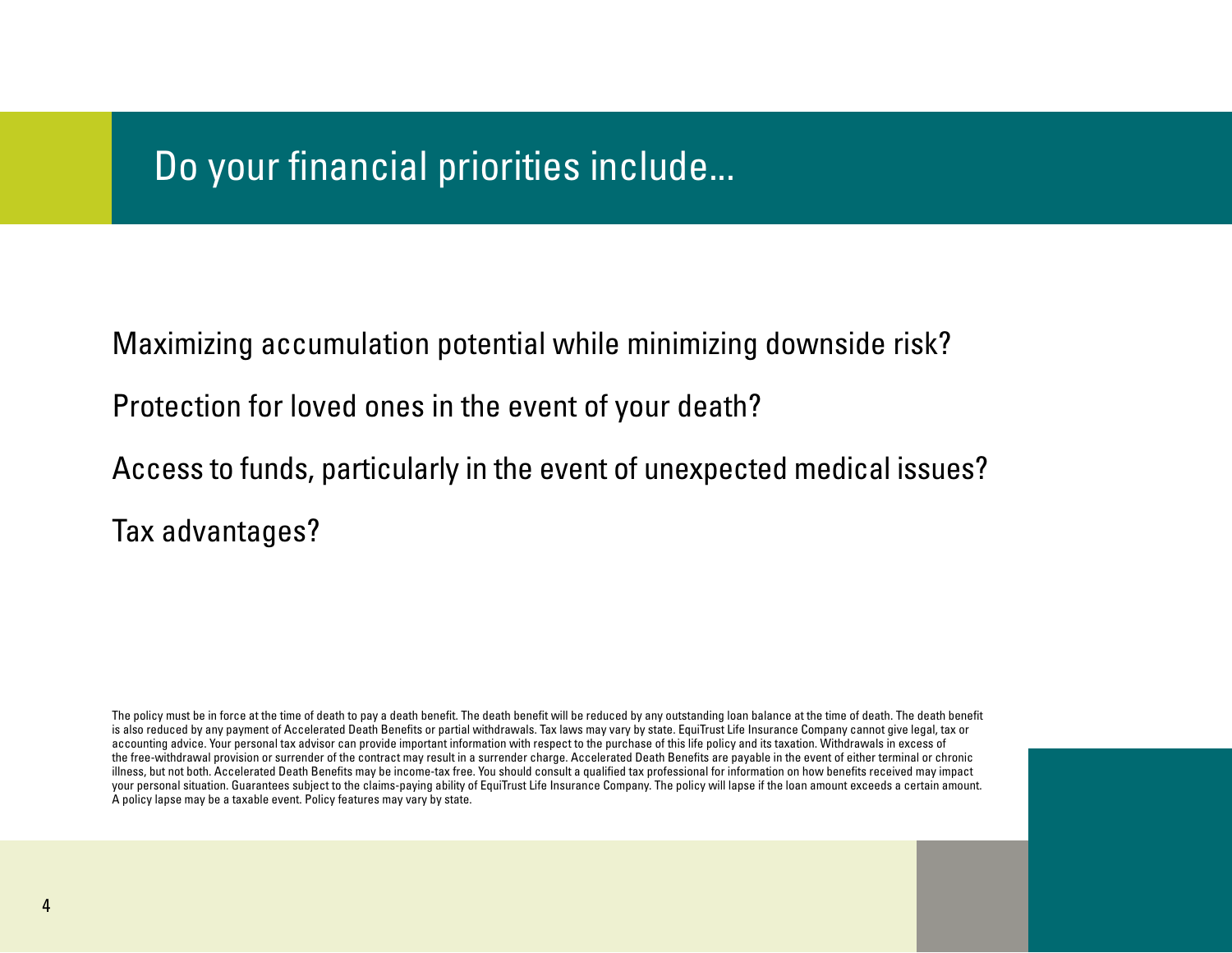## A Single Premium Life Policy May Be the Answer

**Death Benefit –** Initial premium provides an immediate Death Benefit generally free of income taxes.

**Tax-Deferred Growth –** Your cash value grows income-tax deferred within the policy.

**Access to Death Benefits in the Event of a Chronic Illness –** You can accelerate up to 100% of your Death Benefit due to chronic illness, terminal illness or nursing-care confinement.

The policy must be in force at the time of death to pay a death benefit. The death benefit will be reduced by any outstanding loan balance at the time of death. The death benefit is also reduced by any payment of Accelerated Death Benefits or partial withdrawals. Tax laws may vary by state. EquiTrust Life Insurance Company cannot give legal, tax or accounting advice. Your personal tax advisor can provide important information with respect to the purchase of this life policy and its taxation. Accelerated Death Benefits are payable in the event of either terminal or chronic illness, but not both. Accelerated Death Benefit rider provisions may vary by state. Accelerated Death Benefits may be income-tax free. You should consult a qualified tax professional for information on how benefits received may impact your personal situation. Guarantees subject to the claims-paying ability of EquiTrust Life Insurance Company.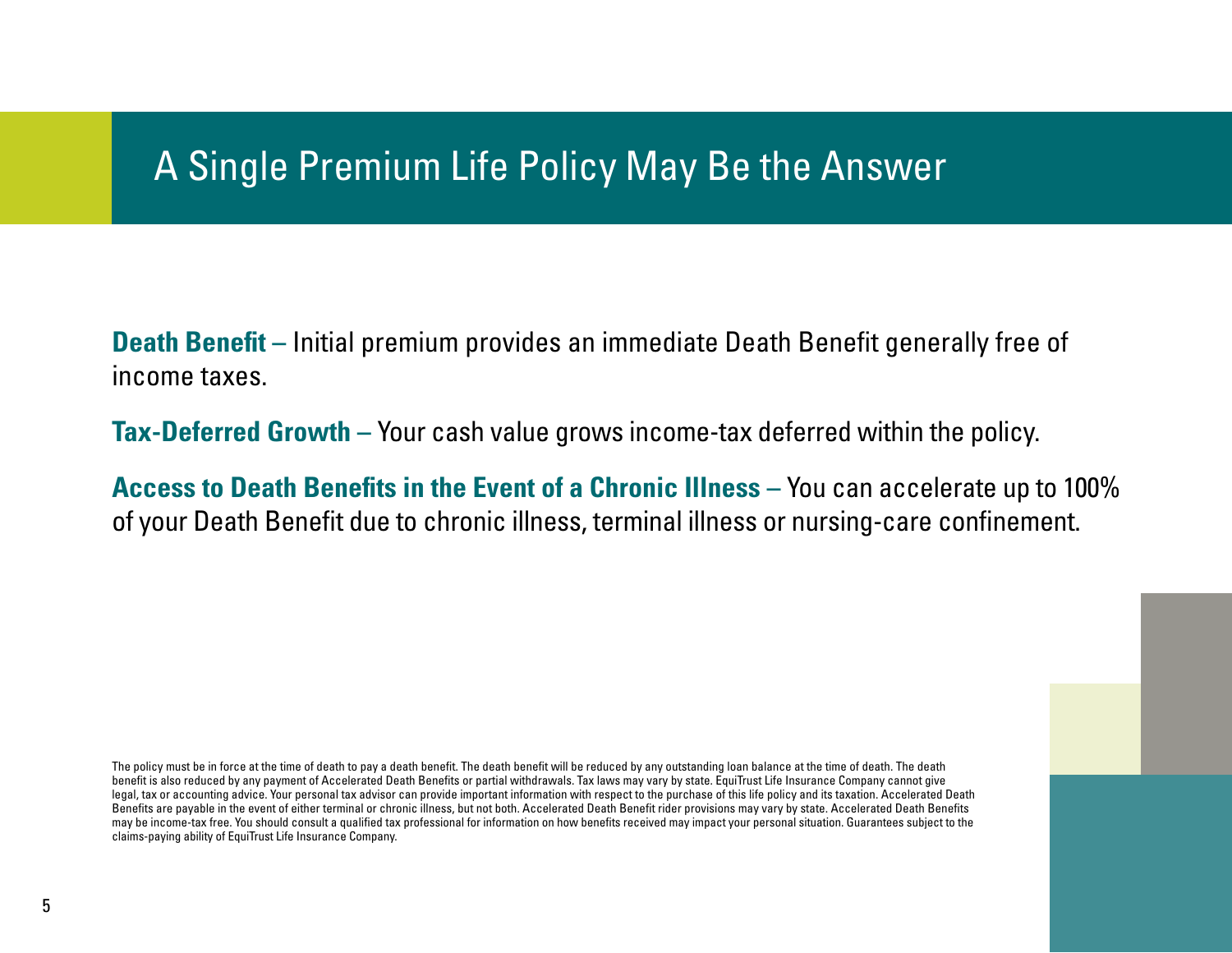#### Your Beneficiaries Will Not Pay Federal Income Taxes on Death Benefits in Most Cases

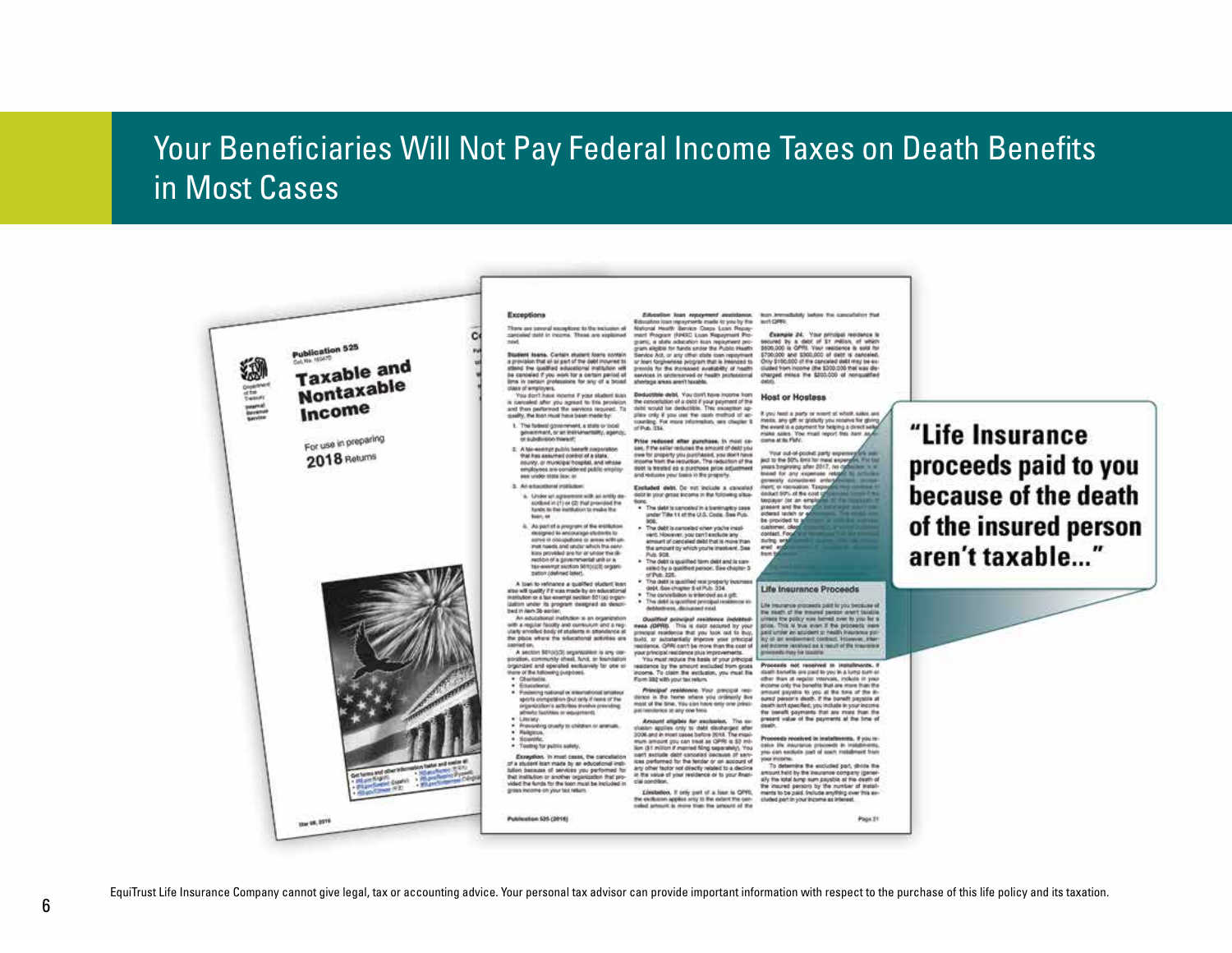### Your Policy Offers Index-Linked Interest Credits for Enhanced Policy Values and Death Benefits

#### **What is a Stock Index?**

Earnings in your policy can be linked to performance of various indices. The S&P 500 is a diversified mix of 500 large, well-known U.S. companies. For additional diversification, index accounts are available with performance linked to two risk-controlled indices.

To avoid principal fluctuations, the premium paid to your policy is not directly invested in the indices or the investments that make up the indices. Rather, your premium is invested by EquiTrust in order to pay you a portion of the index upside...while protecting you from the index downside.

In other words, your account values earn positive indexbased performance when index results are positive, while avoiding declines when the index results are negative.



The S&P 500<sup>®</sup> Index is a product of S&P Dow Jones Indices LLC or its affiliates ("SPDJI") and has been licensed for use by EquiTrust Life Insurance Company ("the Company"). Standard & Poor's® and S&P® are registered trademarks of Standard & Poor's Financial Services LLC ("S&P"); Dow Jones® is a registered trademark of Dow Jones Trademark Holdings LLC ("Dow Jones"); and these trademarks have been licensed for use by SPDJI and sublicensed for certain purposes by the Company. The products are not sponsored, endorsed, sold or promoted by SPDJI, Dow Jones, S&P, or their respective affiliates and none of such parties make any representation regarding the advisability of investing in such product(s) nor do they have any liability for any errors, omissions, or interruptions of the Indices.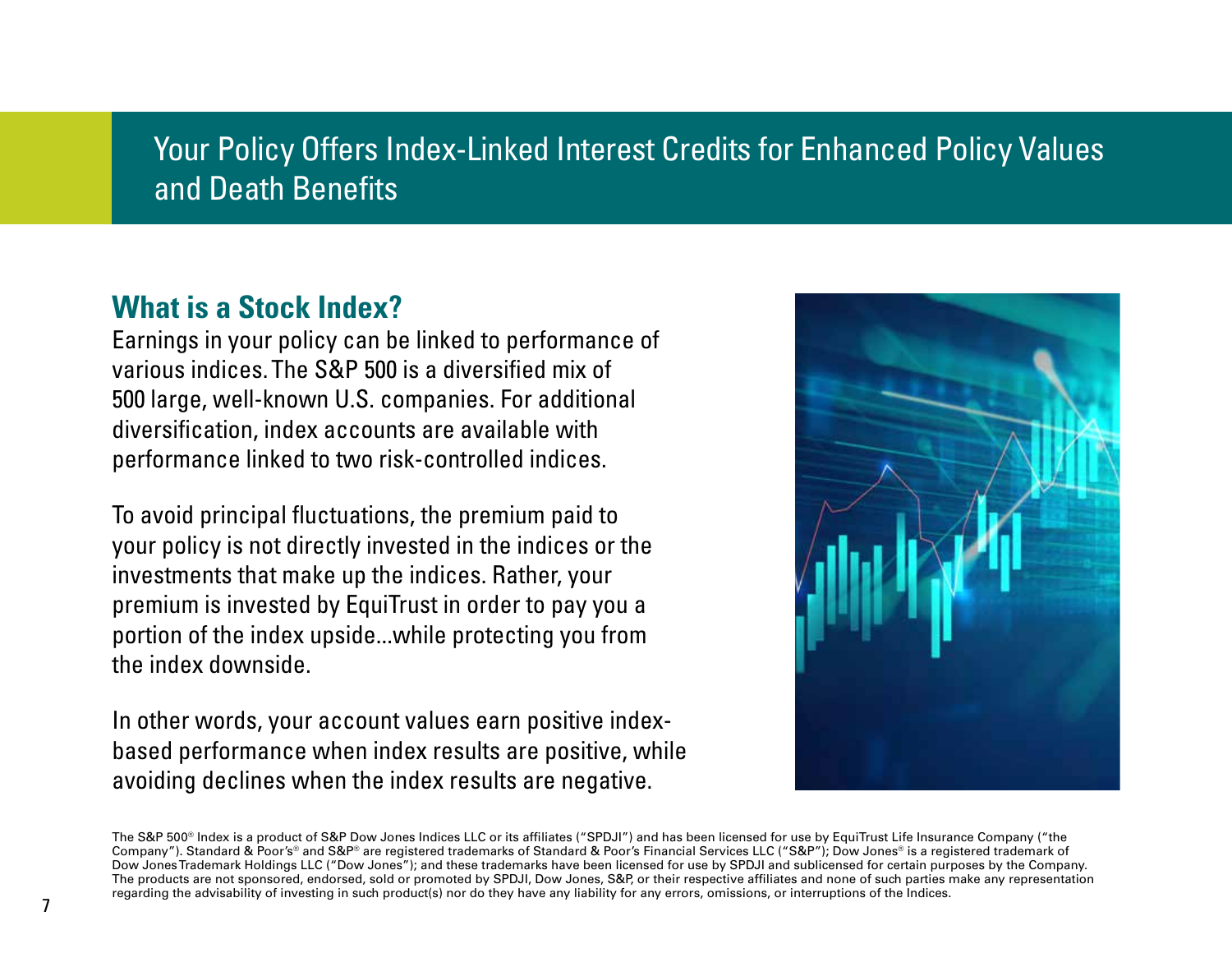## Upside Potential...**AND** Downside Protection



Assuming a 1/1/2008 start date and 1/1 contract anniversaries.

Historical performance of the S&P 500<sup>®</sup> Index should not be considered a representation of current or future performance of the Index or of your policy. The 100% Participation rate is for hypothetical purposes only. Please contact the Company for current rates on various index strategies.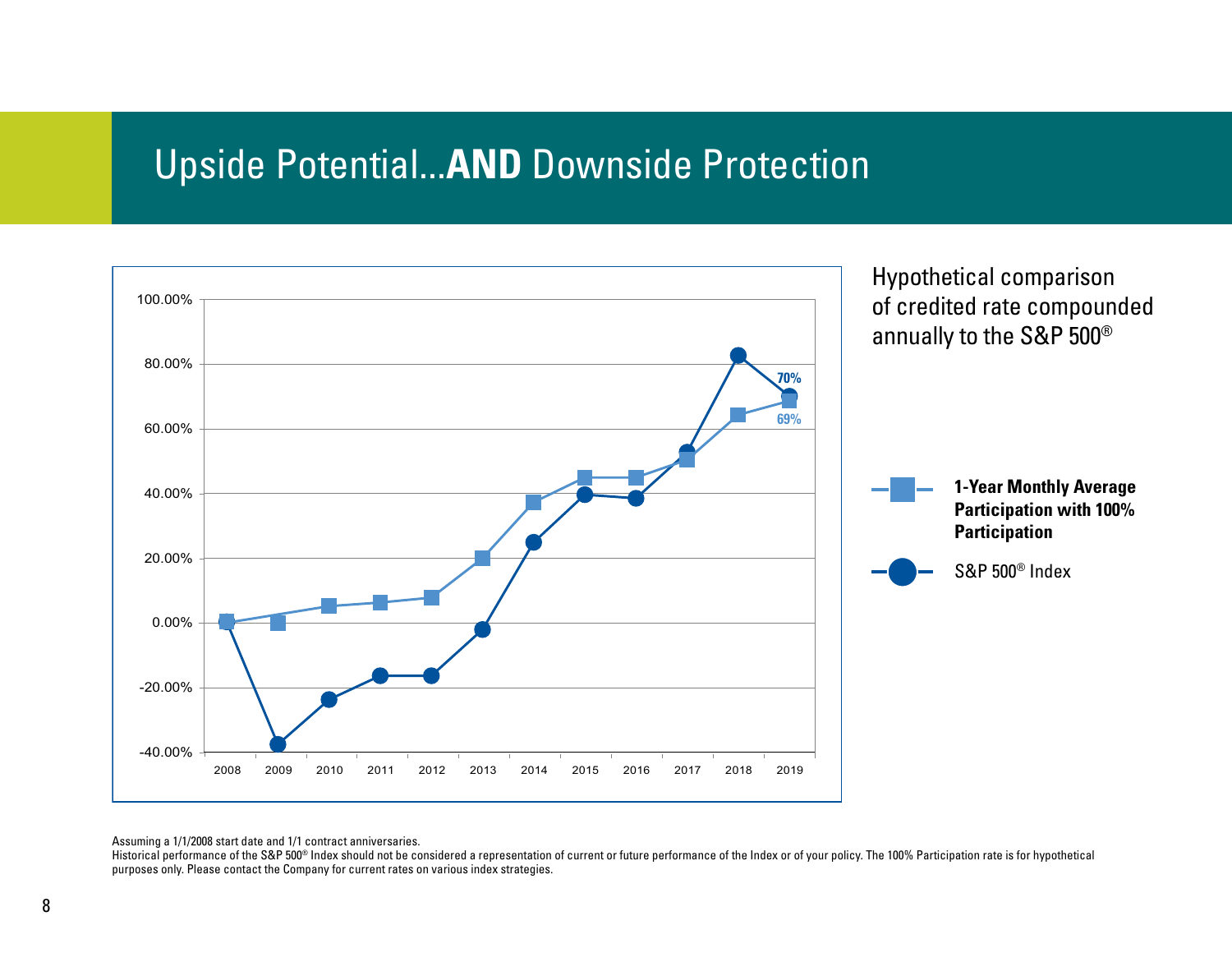#### "Participation" Strategy Example

#### **1-Year Monthly Average Participation**

Compares the average of the monthly index value on the beginning anniversary date to the ending anniversary date. You earn a percentage of index returns, with no cap.

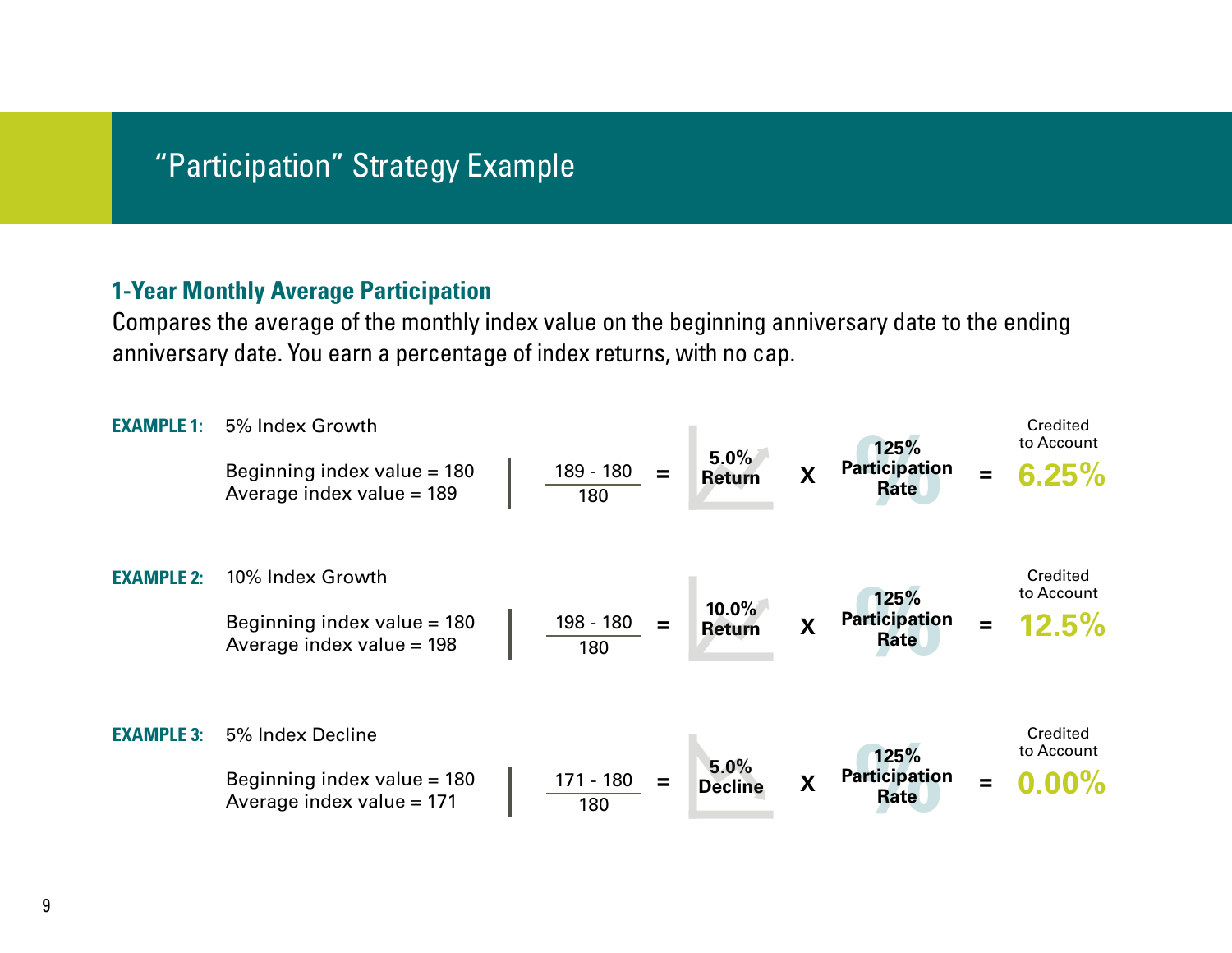## You Will Have Access to Cash in the Event of Certain Chronic Illnesses

Your policy gives you access to cash if you are diagnosed with certain chronic or terminal illnesses, or confined to a nursing home. This benefit is called the "Accelerated Death Benefit," because death benefits are "accelerated" to help meet health-related expenses during the your lifetime. Accelerated Death Benefits may be received free of federal income tax.

![](_page_9_Figure_2.jpeg)

\*Accelerated Death Benefits may vary by state, including waiting periods after issue date, exclusion of Nursing Care Confinement or Chronic Illness benefits, Administrative fees, definitions of illness, or discount factors. Refer to the Accelerated Death Benefit Rider Disclosure included with the Application for Rider provisions in your state. Accelerated Death Benefits may be payable in the event of either terminal illness or chronic illness, but not both. Accelerated Death Benefits may be income-tax free. You should consult a qualified tax professional for information on how benefits received may impact your personal situation. The Accelerated Death Benefit shown is based on the initial face amount. Rider provisions, availability and definitions may vary by state.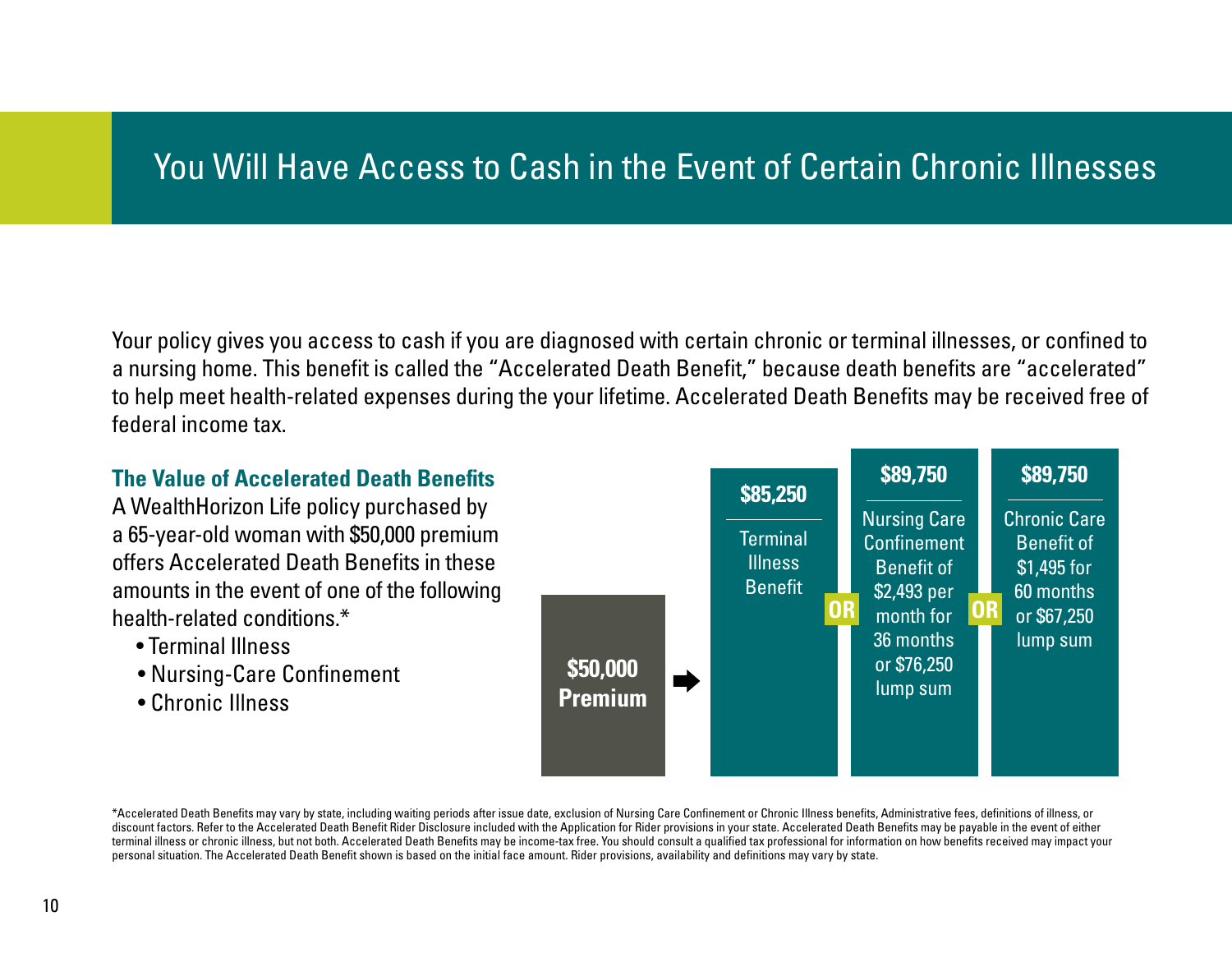## Policyholder Scenario

**Twyla**, age 65, non-smoker, with \$50,000 in a CD earning 2%.

**Objective:** Leave this money to her two grandchildren when she passes on.

**Concerns:** The financial impact of health-related expenses during her lifetime, such as chronic illness or nursing home care.

## **Options Being Considered:**

- Leave the money in a CD
- Transfer it to a traditional annuity at 3%
- Purchase a Single Premium Life policy

![](_page_10_Picture_8.jpeg)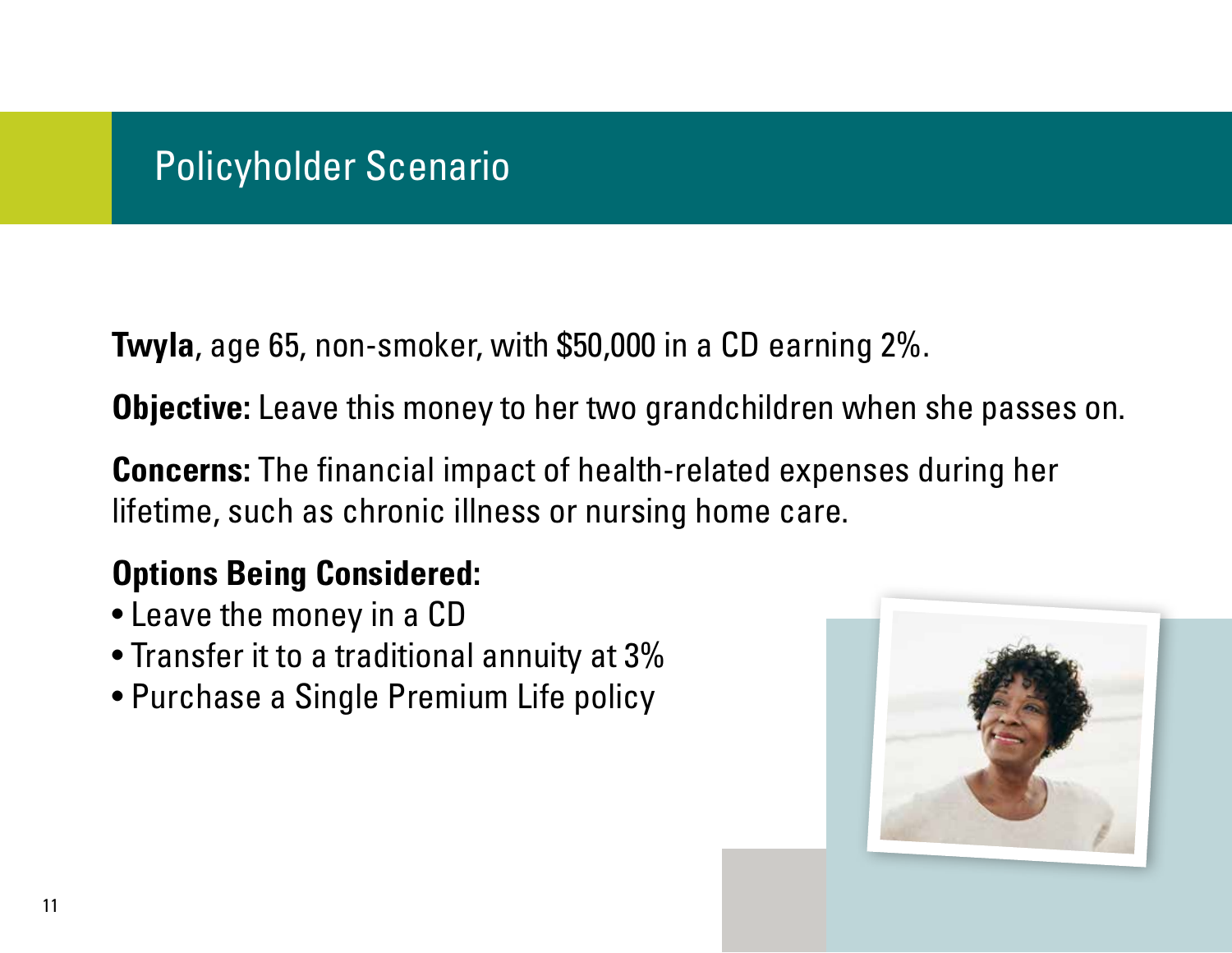## Amounts to Grandchildren in the Event of Twyla's Death

![](_page_11_Figure_1.jpeg)

#### **\*Non-guaranteed values may be shown only in an illustration from company-produced software. Please see policy illustration for non-guaranteed projected values.**

1 Assuming a 24% tax bracket. Values assume CD value less all taxes paid in prior years. Actual CD death benefit will be current CD amount less income tax withheld in year of death. 2 Life insurance products are not FDIC insured.

The policy must be in force at the time of death to pay a death benefit. The death benefit will be reduced by any outstanding loan balance at the time of death. The death benefit is also reduced by any payment of Accelerated Death Benefits or partial withdrawals. EquiTrust Life Insurance Company cannot give legal, tax or accounting advice. Your personal tax advisor can provide important information with respect to the purchase of this life policy and its taxation. Guarantees subject to the claims-paying ability of EquiTrust Life Insurance Company.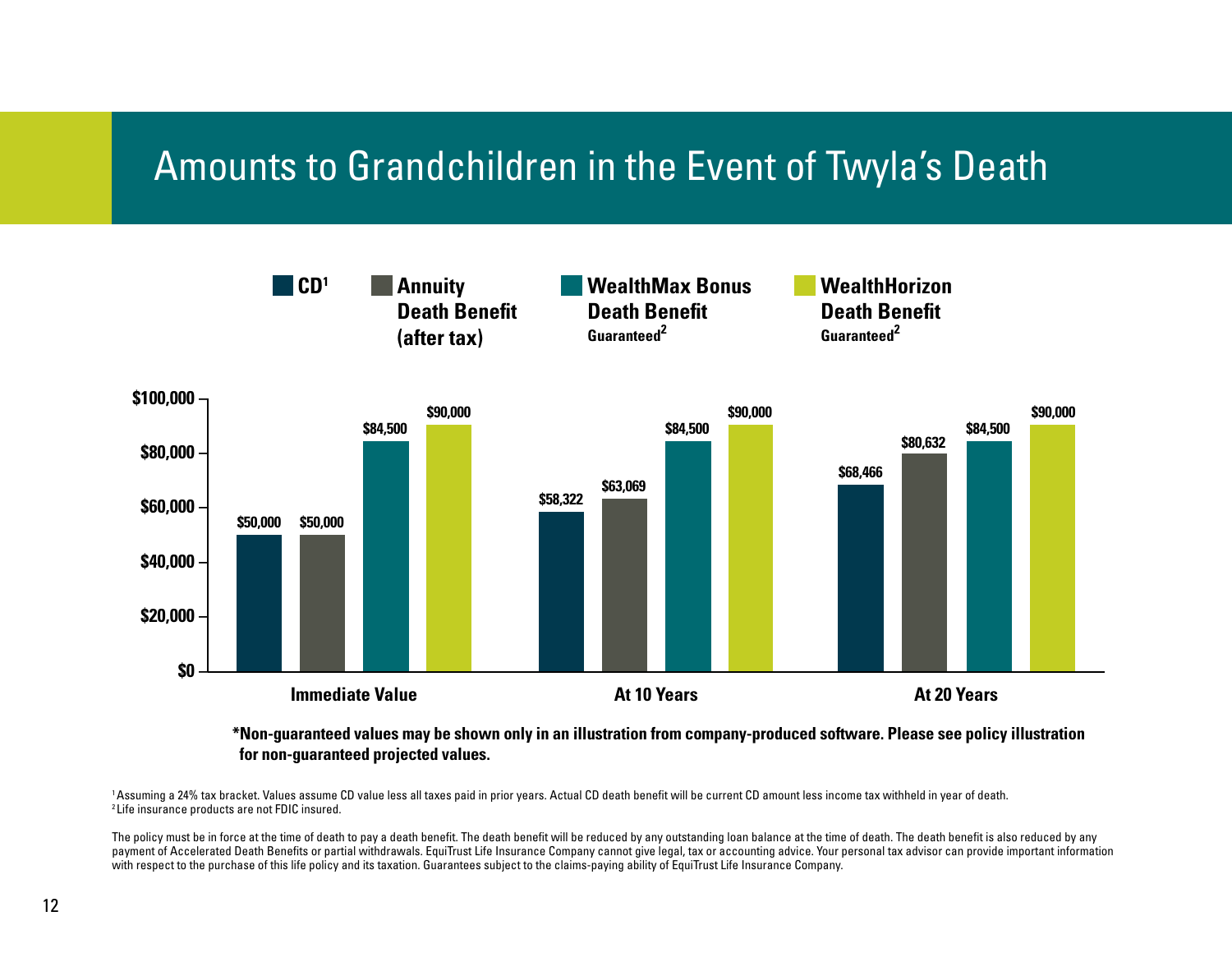## Amounts Available to Twyla in the Event of Medical Expenses

**Five Years Later...**Assume Twyla needs to access funds to help pay for a terminal illness, nursing care confinement or chronic illness.

![](_page_12_Figure_2.jpeg)

<sup>1</sup> May be subject to additional early withdrawal penalties.

<sup>2</sup>WealthMax Bonus Life values are estimated, aggregated monthly benefits. If policy owner elects the lump sum benefit, the Nursing Care Confinement benefit would be \$71,575 and the Chronic Illness benefit would be \$63,125.

<sup>2</sup>WealthHorizon Life values are estimated, aggregated monthly benefits. If policy owner elects the lump sum benefit, the Nursing Care Confinement benefit would be \$76,250 and the Chronic Illness benefit would be \$67,250.

4 Paid out over 36 months (\$2,340.28 per month)

5 Paid out over 36 months (\$2,493.06 per month)

6 Paid out over 60 months (\$1,404.17 per month)

7 Paid out over 60 months (\$1,495.83 per month)

Accelerated Death Benefit Rider may vary by state.

Accelerated Death Benefits are payable in the event of either terminal illness or chronic illness, but not both. Accelerated Death Benefits may be income-tax free. EquiTrust Life Insurance Company cannot give legal, tax or accounting advice. Your personal tax advisor can provide important information with respect to the purchase of this life policy and its taxation. Rider provisions may vary by state.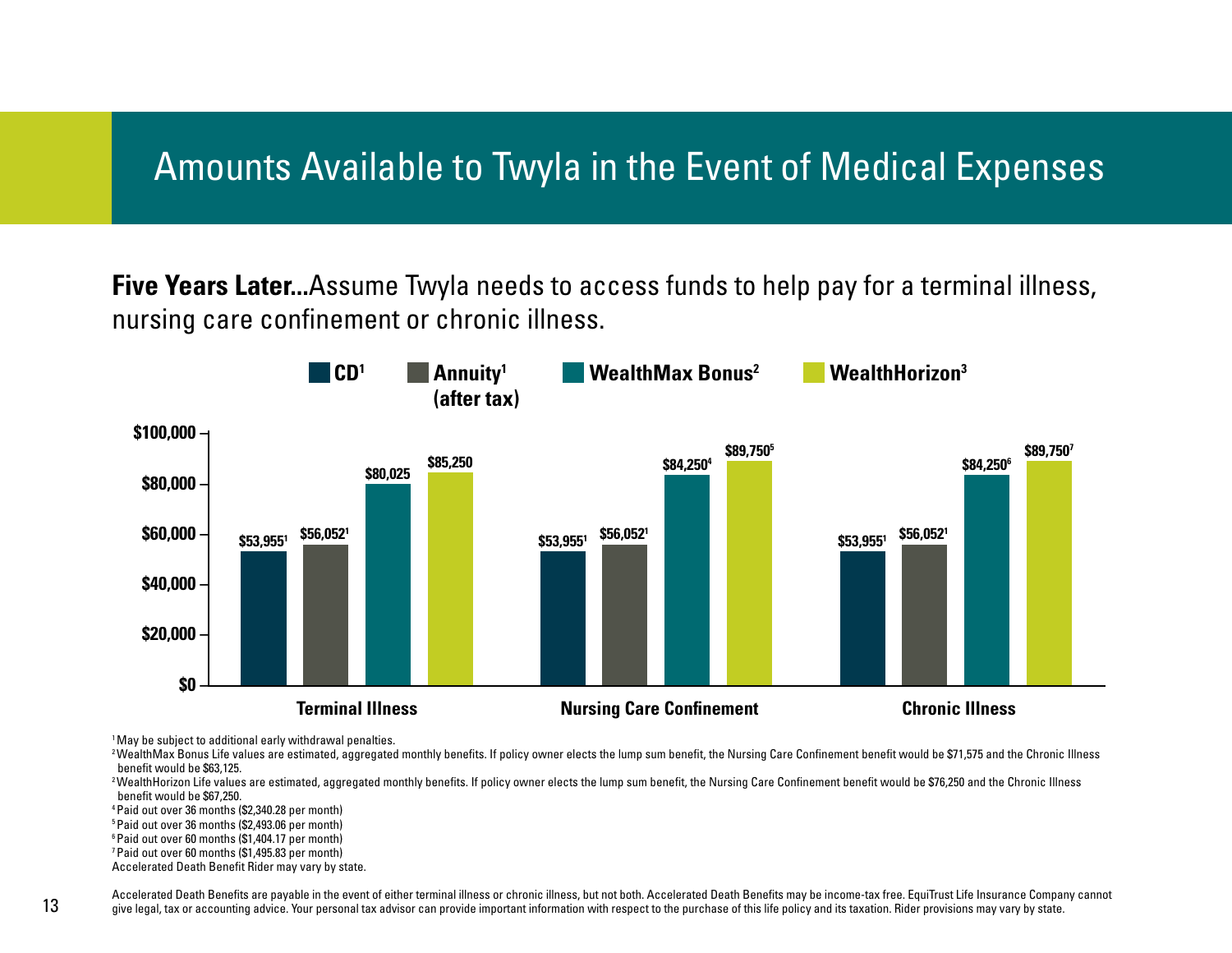### Single Premium Life Insurance Can Be Used to Recover Lost Estate Value from Market Corrections

Assume a \$50,000 investment in July 2007 with performance equal to the S&P 500®, then liquidated for a loss in July 2010. The proceeds are used to purchase a WealthHorizon Life policy. In the event of her death, a policyholder's beneficiaries (for woman, 65, non-smoker) would receive:

![](_page_13_Figure_2.jpeg)

Death Benefit assumes female non-smoker age 65. S&P 500® is a trademark of the McGraw-Hill Companies, Inc. and has been licensed for use by EquiTrust Life Insurance Company. Products are not sponsored, endorsed, sold or promoted by Standard & Poor's and Standard & Poor's makes no representation about the advisability of purchasing any products. Historical performance of the S&P 500<sup>®</sup> Index should not be considered a representation of current or future performance of the Index or of your policy. The example shown above assumes a \$33,650 initial premium with no withdrawals.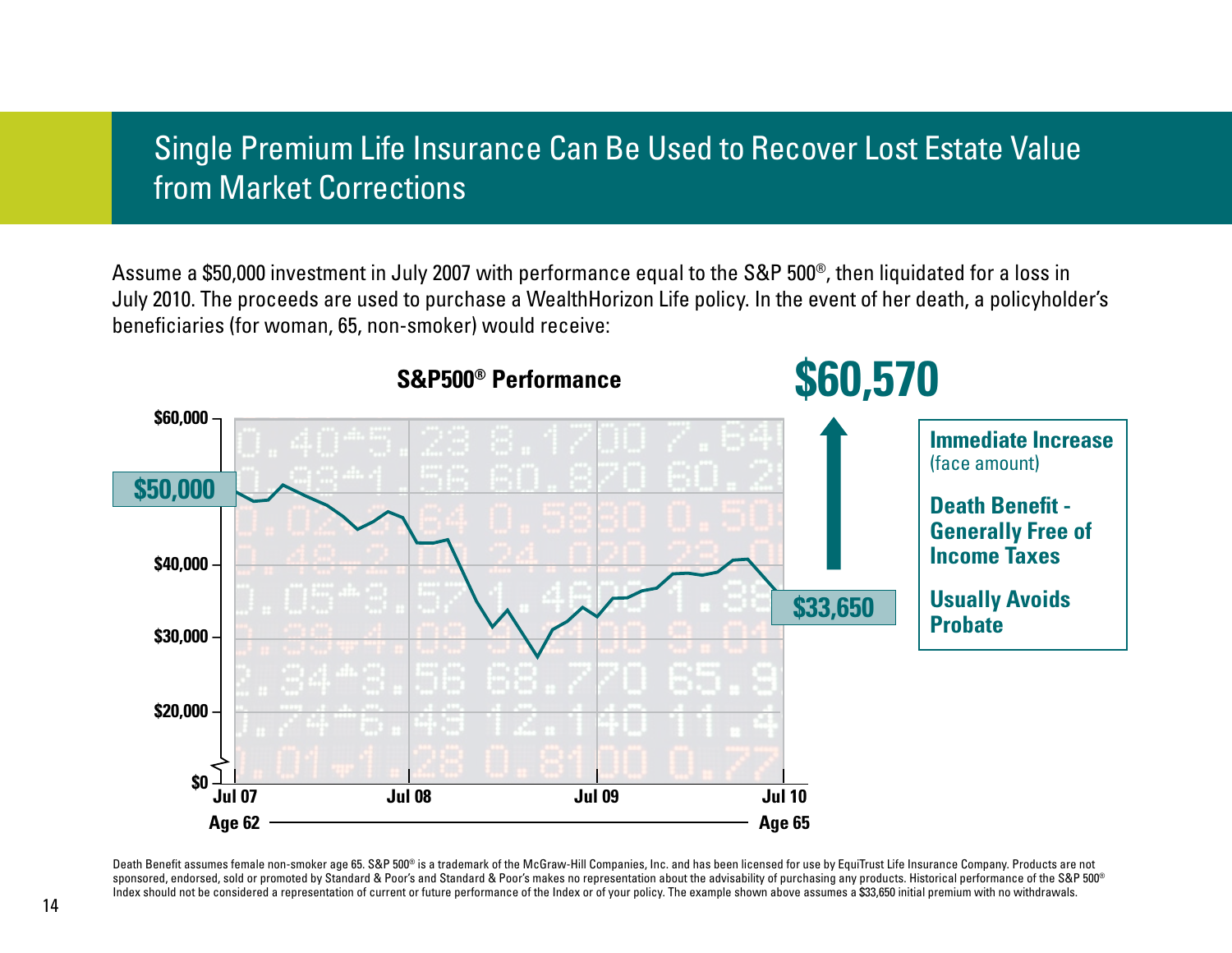### A Single Premium Life Policy Can Free Up Earmarked Money While Still Accomplishing Your Estate-Transfer Goals

![](_page_14_Figure_1.jpeg)

Assumes female non-smoker age 65. The policy must be in force at the time of death to pay a death benefit. The death benefit will be reduced by any outstanding loan balance at the time of death. The death benefit is also reduced by any payment of Accelerated Death Benefits or partial withdrawals. EquiTrust Life Insurance Company cannot give legal, tax or accounting advice. Your personal tax advisor can provide important information with respect to the purchase of this life policy and its taxation.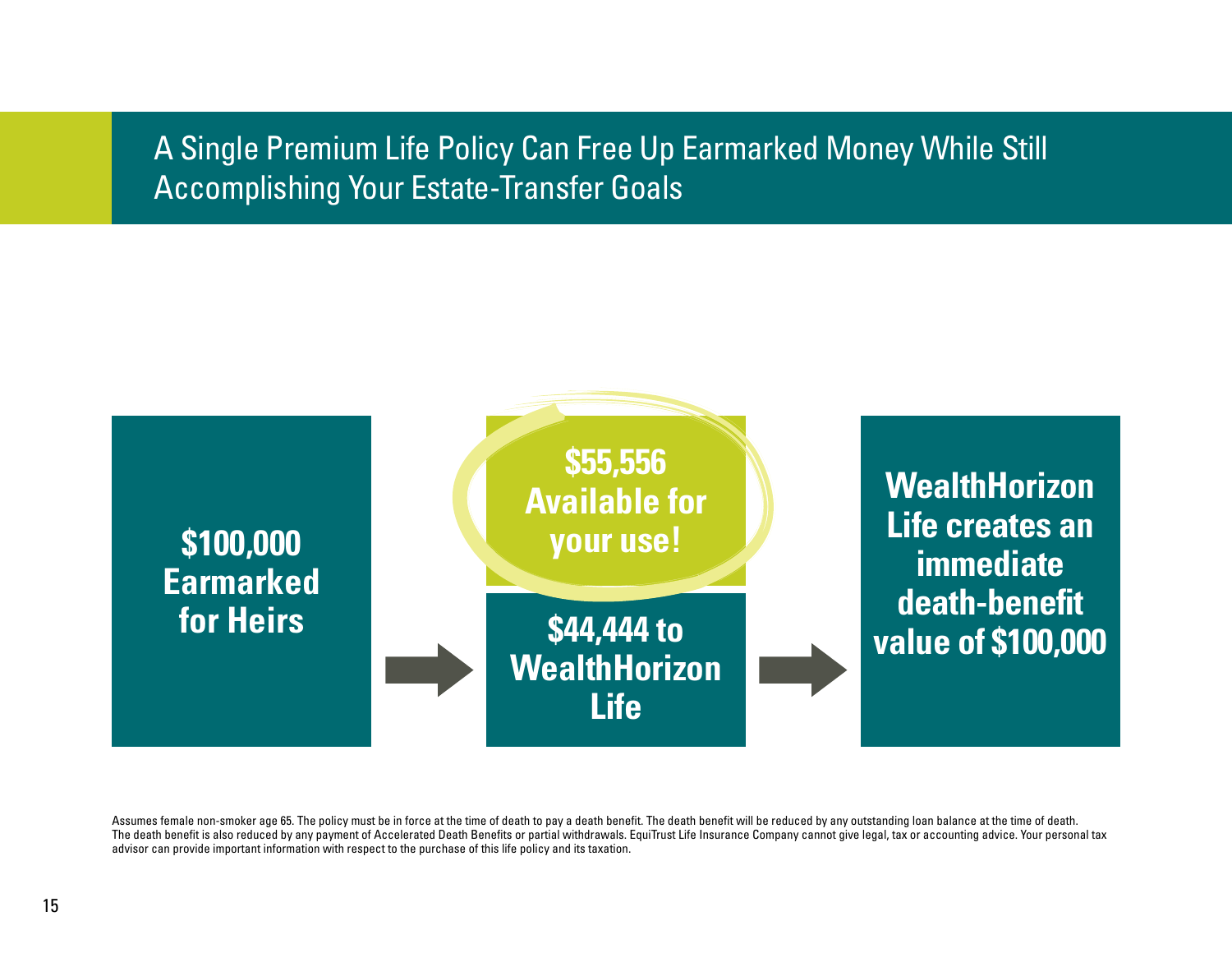#### Two Policies to Meet Your Accumulation and Wealth-Transfer Objectives

![](_page_15_Picture_1.jpeg)

#### **WealthMax Bonus Life**

- 5% Premium Bonus No Vesting
- Return of Premium Guarantee

#### **WealthHorizon Life**

- Higher Index-Linked Rates
- Greater Potential for Long-Term Growth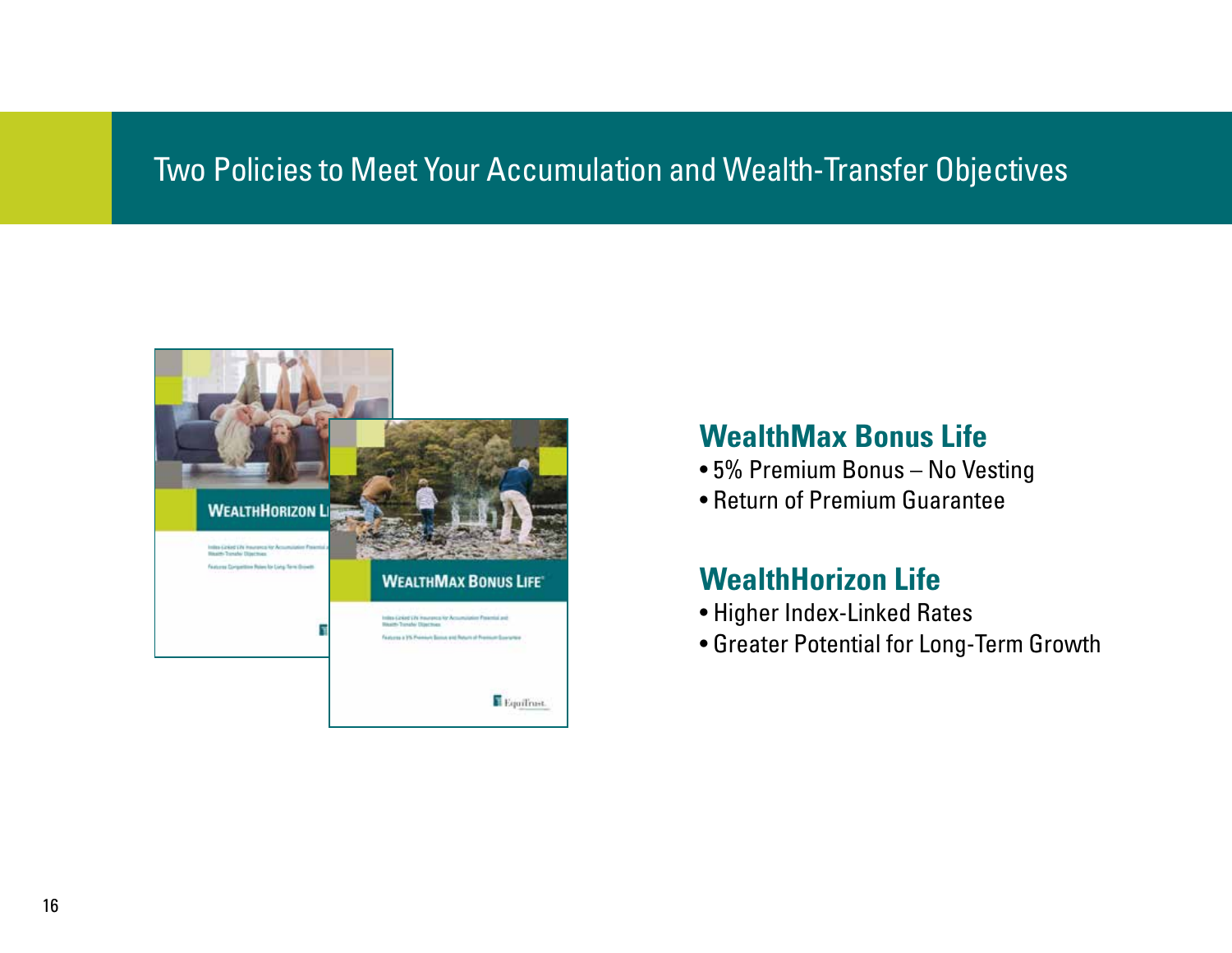## Getting Started is Fast and Easy!

#### **UnderWRITE-NOW® Processing**

Short telephone interview to confirm your medical history and lifestyle

No medical exam or fluid draws

Most underwriting decisions made at the end of the interview

Issuance of the policy may depend on answers to the health questions in the application

![](_page_16_Picture_6.jpeg)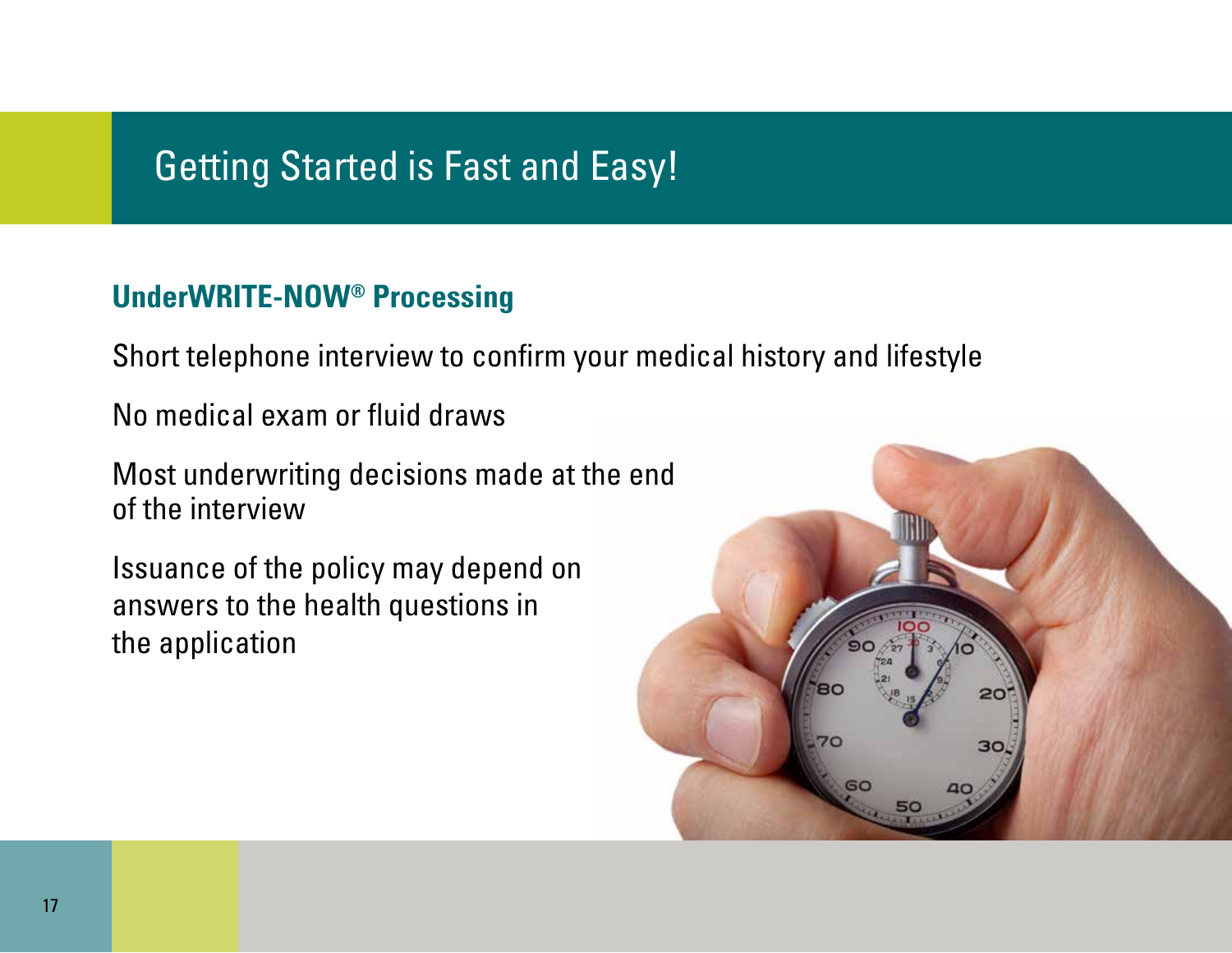## Issued by EquiTrust Life Insurance Company

## **A Name You Can Trust**

As you plan for long-term financial security, you look to a name you can trust. And when you're searching for a company that demonstrates integrity, strength and innovation – one that can help you meet your financial objectives – take a look at EquiTrust Life Insurance Company. We put you first.

EquiTrust is supported by a history of success, experience and strength. Magic Johnson Enterprises – a diversified consortium of business entities and partnerships – owns a controlling interest in EquiTrust.

![](_page_17_Picture_4.jpeg)